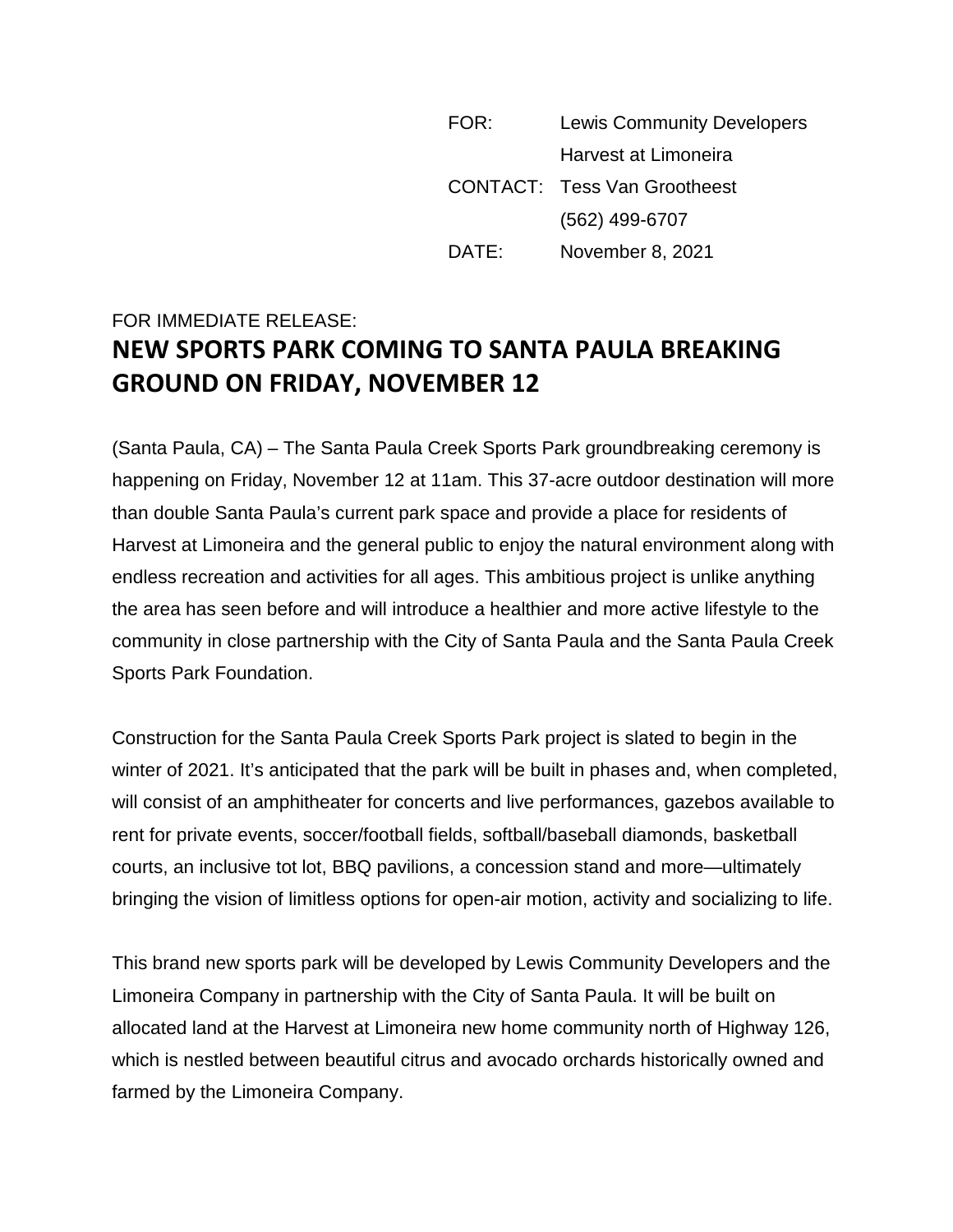While the City of Santa Paula will operate this public park space, measures are being taken to ease the cost of maintaining and enhancing such a large project. The Santa Paula Creek Sports Park Foundation was recently formed to raise an endowment of additional funds necessary to adequately preserve and uphold the quality of on-site facilities for years to come.

This passionate group of locals is working to ensure the success of this first-of-its-kind development by getting the community involved in fundraising efforts, including naming opportunities for the entire complex and amenities, buy a brick and other local endeavors. Call (805) 933-0028 or visit [SPSportsPark.org](https://www.spsportspark.org/) to learn more about the project details, donating and more.

As for the land this sports park will be built on, Harvest at Limoneira is a modern community of new-construction homes now selling in Santa Paula. Deeply rooted in agrarian culture and inspired by the surrounding natural beauty, this development introduces a fresh take on connected, sustainable living with five all-new neighborhoods, modern amenities and shared green spaces.

The spacious homes at Harvest at Limoneira provide thoughtful designs, room to grow and ultra-high-speed gigabit internet service. Plus, The Farmhouse community center features a resort-style swimming pool and spa, a fully equipped fitness center and yoga studio, a multipurpose room, demonstration kitchen, tot lot and plenty of gathering spaces.

Call (805) 233-3023 or visit [HarvestAtLimoneira.com](https://harvestatlimoneira.com/) for more information on the community. Harvest at Limoneira is located at 1898 Harvest Loop, Santa Paula, CA 93060.